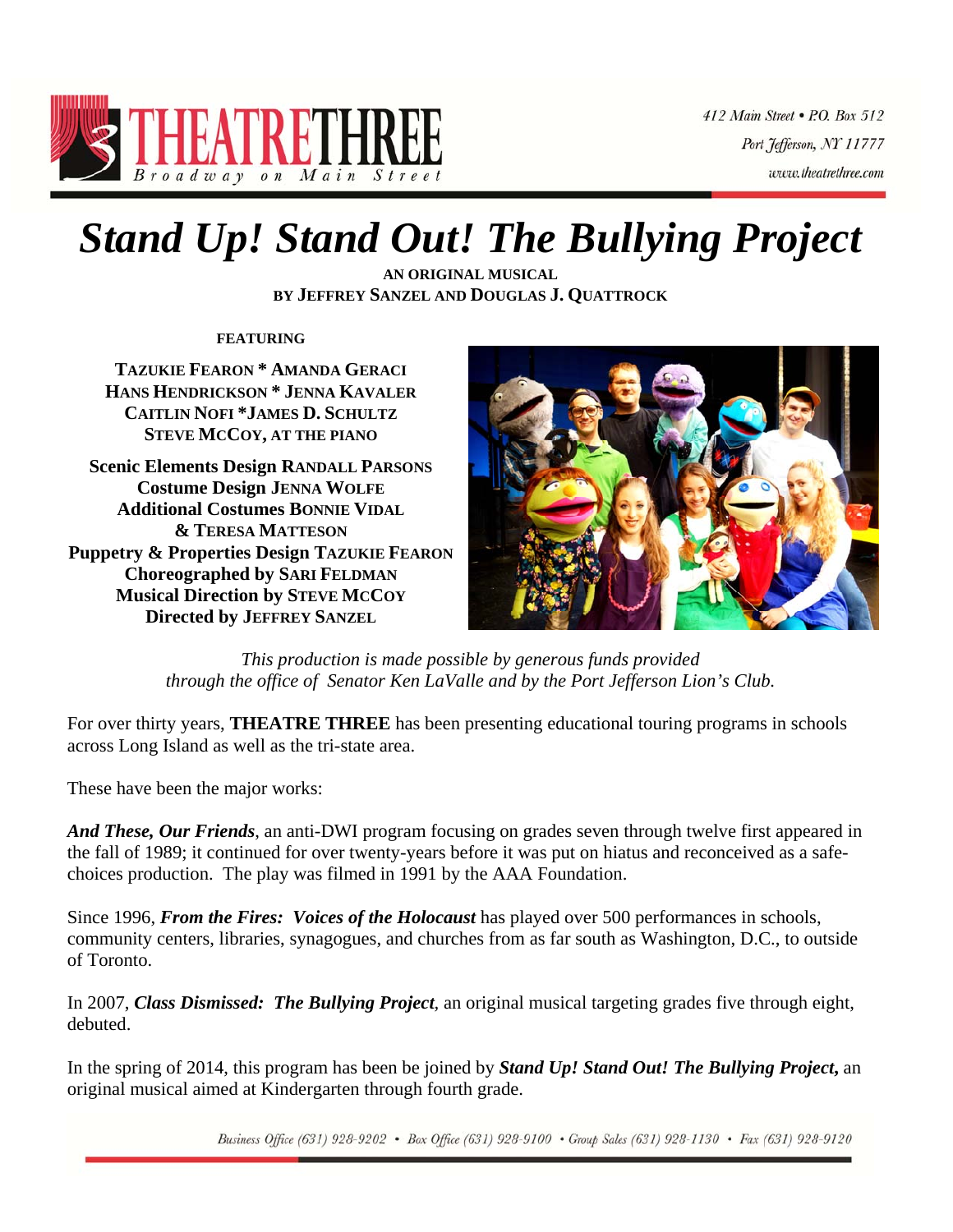

### Overview.

This is the story of Peg who witnesses the bullying of Nellie and how she comes to terms with her responsibility. Peg, like so many bystanders, is faced with the choice of standing up for Nellie or standing by. The aim of the play is to make our young people aware that doing nothing is doing something.

*Stand Up! Stand Out!* is specifically Peg's story—the journey of an individual taking responsibility beyond herself. Peg discovers different ways that she can help Nellie without getting herself or others into trouble. The difference, as one teacher explained, between *tattling* and *telling* is that *tattling* is to get someone into trouble and *telling* is to get someone out of trouble.

In addition, the play outlines four different types of bullying:

- 1. Name calling and teasing;
- 2. Social isolation
- 3. Threatening
- 4. Physical bullying.

[We have specifically chosen not to address Cyber Bullying in this production given the target ages of the students.]

Each type of bullying is highlighted through the telling of a famous children's story.

## Synopsis

At Harrison Corner School, Nellie is bullied by Queen Bee Olivia as well as two rather rambunctious boys, Tyler and Jayden. Peg witnesses various taunts, including being left out of the games the children play on the playground and being the only girl in class not invited to Olivia's birthday party. The bullying builds to the theft of Nellie's doll (later revealed to be a gift from her grandmother before Nellie's family moved). Peg ends up with Nellie's doll but is too uncomfortable to give it back to Nellie in front of the entire class. She puts it in her backpack and forgets about it.

Under the direction of teacher Mrs. Cotton, the class is working on projects based on famous children's stories. Each student has selected a different tale from which to create his or her piece:

| Olivia: | <b>Cinderella</b>            |
|---------|------------------------------|
| Jayden: | <b>The Three Little Pigs</b> |
| Tyler:  | The Wizard of $Oz$           |
| Peg:    | <b>Alice in Wonderland</b>   |
| Nellie: | unsure                       |

After witnessing additional bullying on the bus, Peg goes home and begins to work on her project. When she takes out her book, she finds Nellie's doll which reminds her of her failure to act: "What could I say to them? They're my friends. Besides, we're all just kidding, right?"

While reading the beginning of *Alice in Wonderland,* she falls asleep. In her dream, she is joined by a larger and puppet version of Nellie's Doll—the Doll Puppet. The Doll Puppet becomes her guide in this dream world.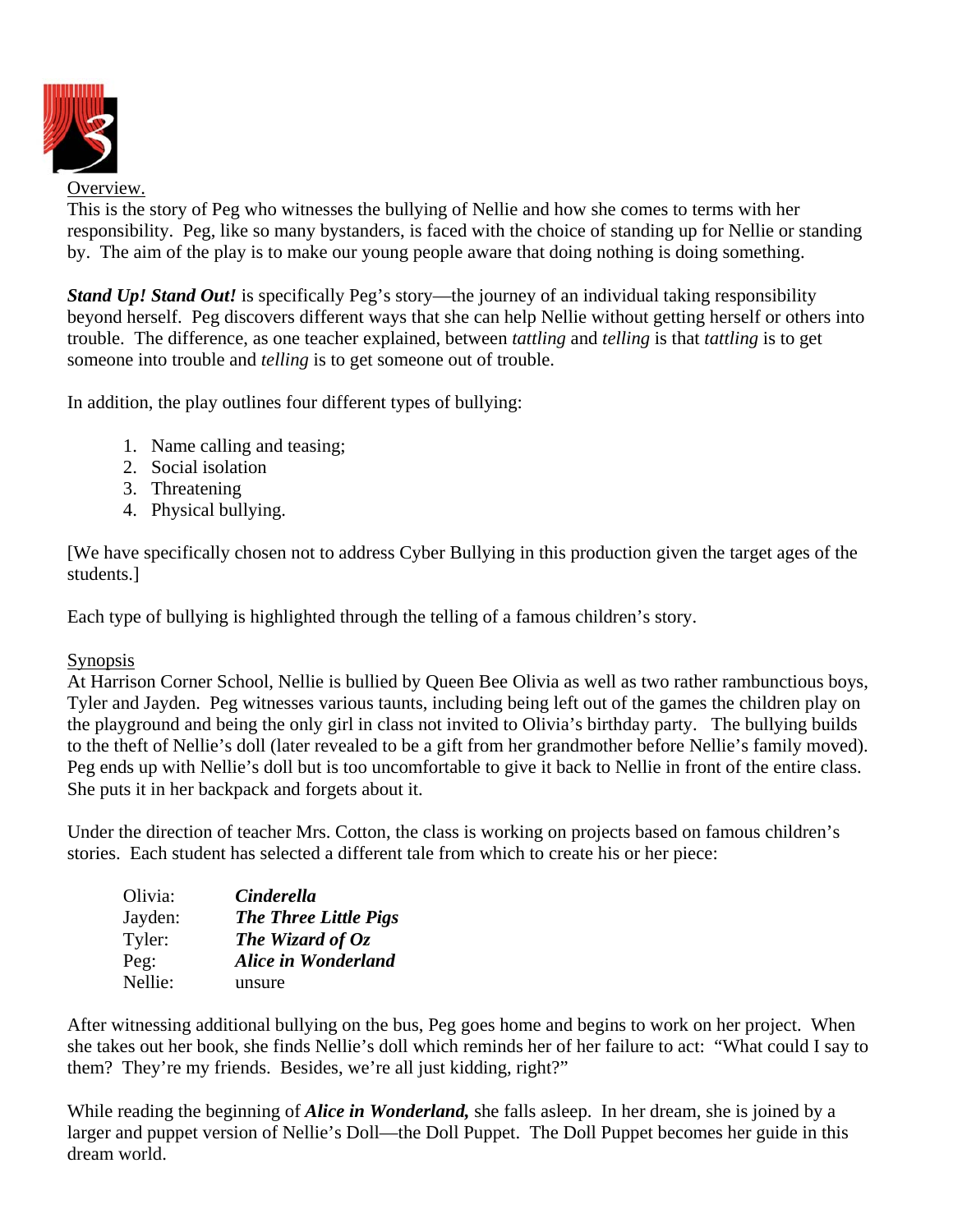

In this strange land, characters from the class' stories come to life in new contexts. Here, Peg is on the receiving end of bullying as shown in these archetypical tales. In these vignettes, Peg experiences types of bullying; after each confrontation, she gains more knowledge and understanding of what Nellie goes through each day.

*Cinderella.* Bullying type: Threatening. As Cinderella dressing her stepsisters for the ball, she is threatened into helping them and told of dire consequences if she tells of these threats. Additional elements of teasing and social isolation/exclusion are also part of this story.

*Alice in Wonderland*. Bullying type: Social isolation/exclusion. As Alice, Peg is told by the Mad Hatter, the March Hare, and the Dormouse that even though there is a seat that the table there is no seat *for her*. Further emphasis is placed on passing judgments on people whom we don't know.

*The Three Little Pigs.* Bullying type: Physical harm. As the Hay Pig, Peg is abandoned by her Stick and Brick siblings in the face of the impending harm caused by the Big Bad Wolf. Her brother and sister will not get involved for fear of being seen as friendly towards and therefore possibly being hurt themselves.

*The Wizard of Oz.* Bullying type: Name calling and teasing. Joining her compatriots the Scarecrow, the Lion, and the Tin Man, Peg as Dorothy is confronted by the very nasty Wicked Witch (in this case not "of the West" but "of your worst fears"). The Witch's taunts aim at the friends' deepest fears and weakness (no heart, no brains, no courage). Finally, it is here that Peg stands up for her friends. She has come to an understanding about the various kinds and dangers of bullying.







With these lessons in her mind and heart, she awakens and knows what she must do. The next day, in full view of the other children, she returns the doll to Nellie and finds out a little about the doll. She invites her to join in her project—which is to connect all of the projects with the themes she has learned. In addition, she invites Jayden, Tyler, and Olivia to also join in.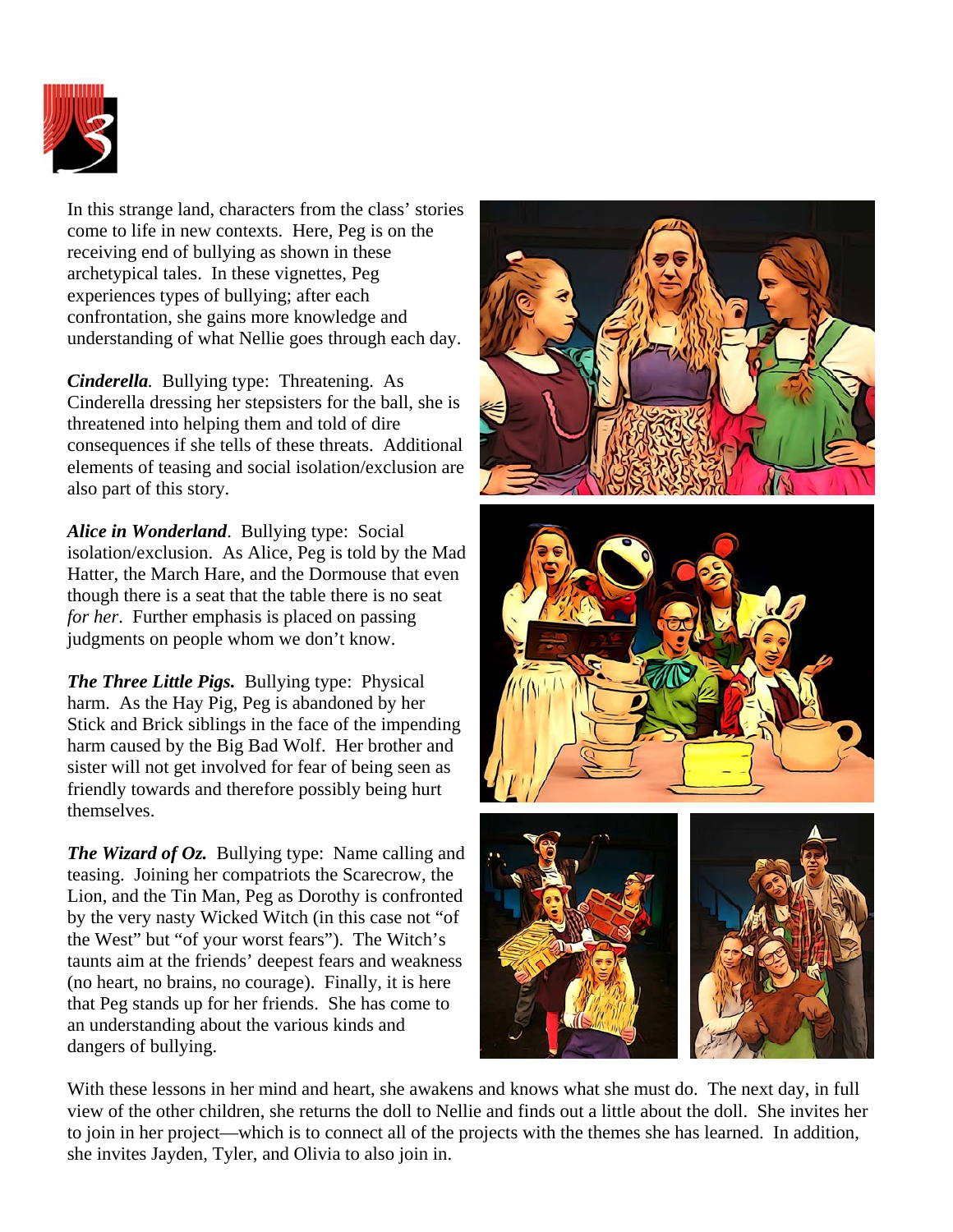



Peg who becomes Cinderella, Alice, The Hay Pig, & Dorothy



Olivia who becomes a Stepsister, The March Hare, The Stick Pig, & The Witch



Nellie who becomes a Stepsister, The Dormouse, & The Scarecrow



Jayden who becomes The Stepmother, The Big Bad Wolf, & The Tin Man



Tyler who becomes The Mad Hatter, The Brick Pig, & The Lion

## The Adults/The Guides



Mrs. Cotton The Teacher



Leo The Bus Driver



Peg's Dad & Mom The Dream Doll



## The Style

In addition to dealing with the theme of bullying, *Stand Up! Stand Out!* is also geared to teach young audiences about live theatre. The presentational nature of the piece—puppets to play the adults as well as only the suggestion of costumes for the fantasy characters—gives the students in the audience an opportunity to use their imaginations. Peg is changed into the various roles—Cinderella, Alice, the Hay Pig, and Dorothy—in full view of the audience. The scenic elements are kept simple. Four benches and a changing flat are the entire set. Other elements are created with simple handheld props (e.g., the Pigs' houses are

a small representation of the larger house; the yellow brick road is a piece of fabric dropped in front of the friends, etc.).

The goal is to indoctrinate students into the realm of theatricality as well to stimulate imagination. In an age of film and television that leave nothing to the imagination, this form of theatre relies on the intellectual and emotional participation of the audience to create the environments for itself.